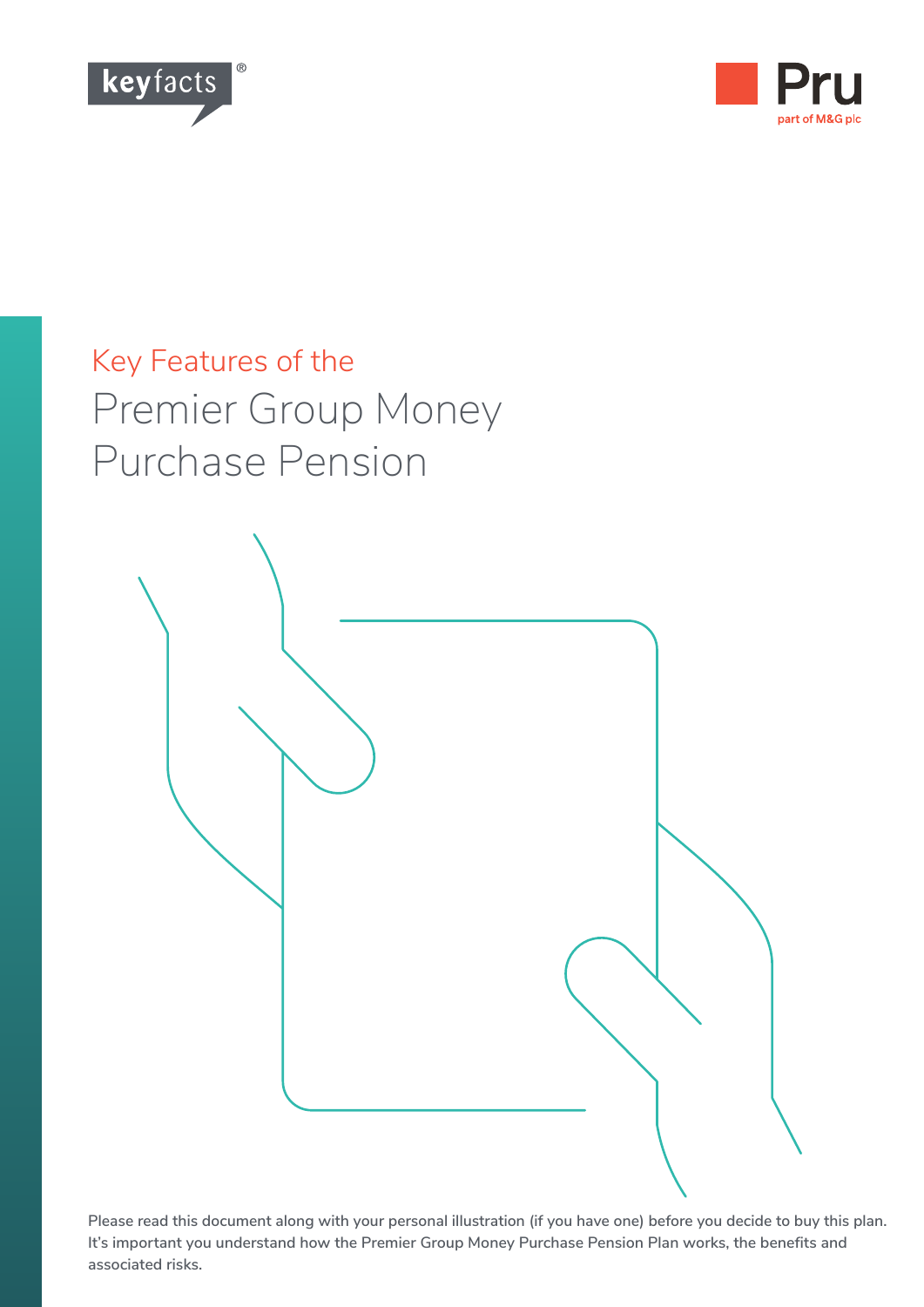# Contents

| About the Premier Group Money       |                | Can I transfer money out?                                             | 7              |
|-------------------------------------|----------------|-----------------------------------------------------------------------|----------------|
| <b>Purchase Pension</b>             | 3              | What are the charges and costs?                                       | 7              |
| Its aims                            | 3              | What might I get back?                                                | 8              |
| Your commitment                     | 3              | When can I take my benefits?                                          | 8              |
| <b>Risks</b>                        | 3              | What choices will I have when I take my benefits?                     | $\overline{9}$ |
| Other documents you should read     | $\overline{4}$ | Where can I get guidance about what to do<br>with my pension?         | 9              |
| <b>Questions &amp; Answers</b>      | 5              | What about tax?                                                       | 10             |
| Is the Premier Group Money Purchase |                | How will I know how my plan is doing?                                 | 10             |
| Pension right for me?               | 5              | What happens to the Premier Group Money<br>Purchase Pension if I die? |                |
| Is this a stakeholder pension?      | 5              |                                                                       | 10             |
| How flexible is it?                 | 5              | What if the plan is not right for me?                                 | 10             |
| How much can be paid into my plan?  | 5              | How much will the advice cost?                                        | 10             |
| Can I transfer money in?            | 5              | Other information                                                     | 11             |
| Where are my payments invested?     | 5              |                                                                       |                |
| Can I change my investments?        |                | Get in touch                                                          | 14             |
| What if I stop making payments?     | 7              |                                                                       |                |
|                                     |                |                                                                       |                |

We would like everyone to find it easy to deal with us. Please let us know if you need information about our plans and services in a different format.

All our literature is available in audio, large print or braille versions. If you would like one of these please contact us using the details on the last page.

The Financial Conduct Authority is a financial services regulator. It requires us, Prudential, to give you this important information to help you decide whether our Premier Group Money Purchase Pension is right for you. You should read this document carefully so that you understand what you are buying, and then keep it safe for future reference.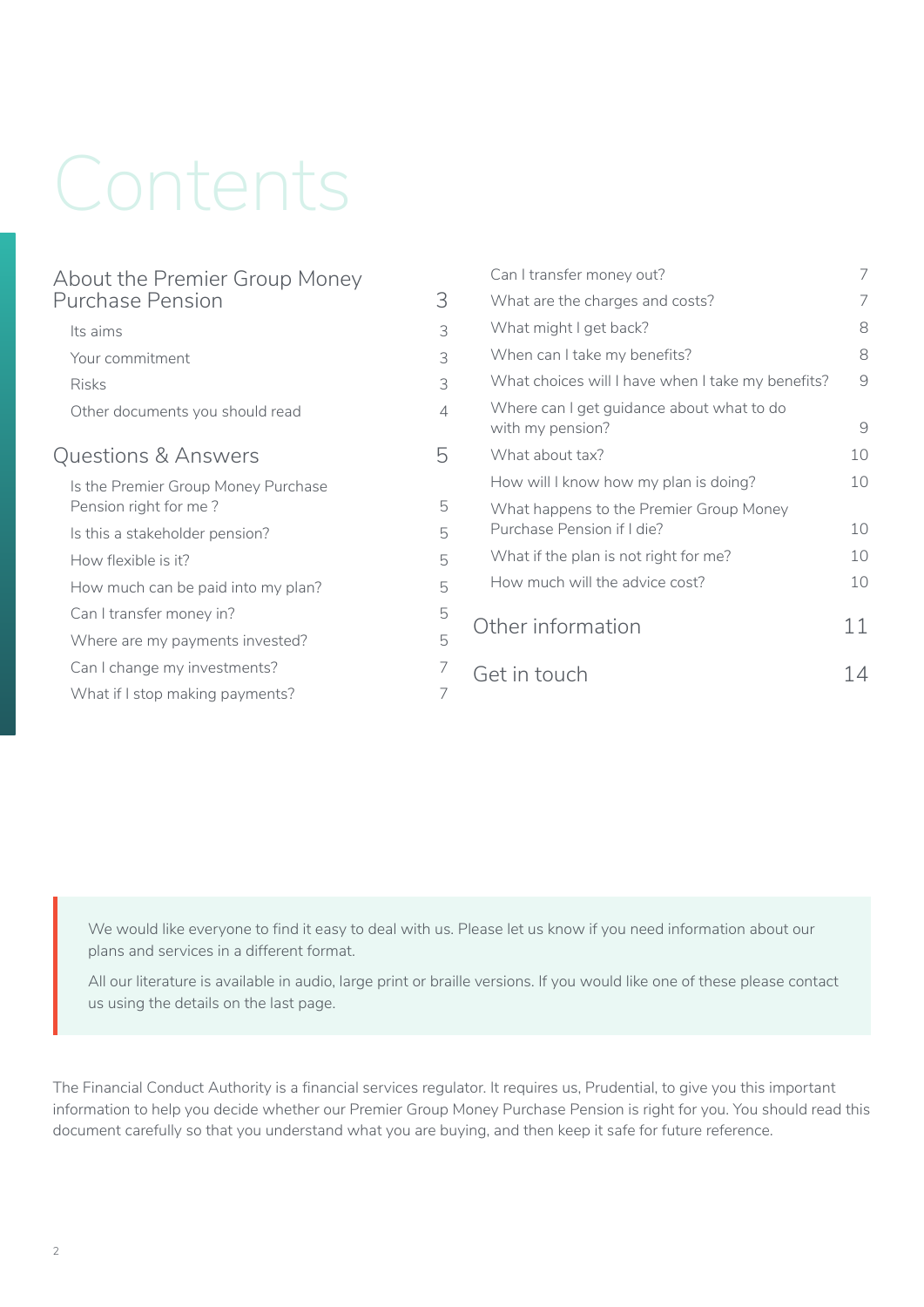# About the Premier Group Money Purchase Pension

The Premier Group Money Purchase Plan allows employees to save tax efficiently for their retirement.

If you still have questions about our Premier Group Money Purchase Plan after reading this booklet, please look at the "Get in touch" section for our contact details. If you have a financial adviser, please contact them in the first instance. You can also speak to the Scheme Trustees.

### Its aims

#### **What this plan is designed to do**

- To build up a pension pot, in a tax efficient way, to provide for your retirement.
- To give your employer the option to provide extra life cover if you were to die before taking benefits.
- To give you access to a wide range of investments to match your attitude to risk and investment objectives.
- It will also allow you to transfer funds from other pension arrangements.

# Your commitment

#### **What we ask you to do**

- To make regular monthly or yearly payments, or to make at least one single payment at the start of the plan.
- To allow your pension pot to potentially grow until you take your benefits.
- To regularly review your payments if you want your pension to meet your income requirements when you take your benefits.
- If your employer is providing life cover, you must tell us of any change in your health from the time you sign the application form through to the start of the plan, as this could affect the cover.

### Risks

#### **What we ask you to do**

- The value of your plan can go down as well as up and you may get back less than you've put in. What you get back isn't guaranteed.
- There are different risks for different funds, please refer to your **Fund guide** for more information.
- As the price of everyday goods and services goes up, your money won't stretch as far as the same amount would now and will reduce what you can buy in the future. This is called inflation.
- If the total charges and costs taken from your plan are more than any overall growth achieved, your plan will fall in value, possibly to even less than you have invested.
- If you withdraw money from the With-Profits Fund we may reduce the value by applying a Market Value Reduction. We explain this in the section "What's a Market Value Reduction?".
- There may be exceptional circumstances that delay the buying, switching and selling of units in any fund. Please refer to the section "Where are my payments invested?" for more information.
- If your employer's regular payments into the plan stop or are suspended, any additional life cover you have opted for will end. If regular payments are reduced, your life cover may also have to be reduced.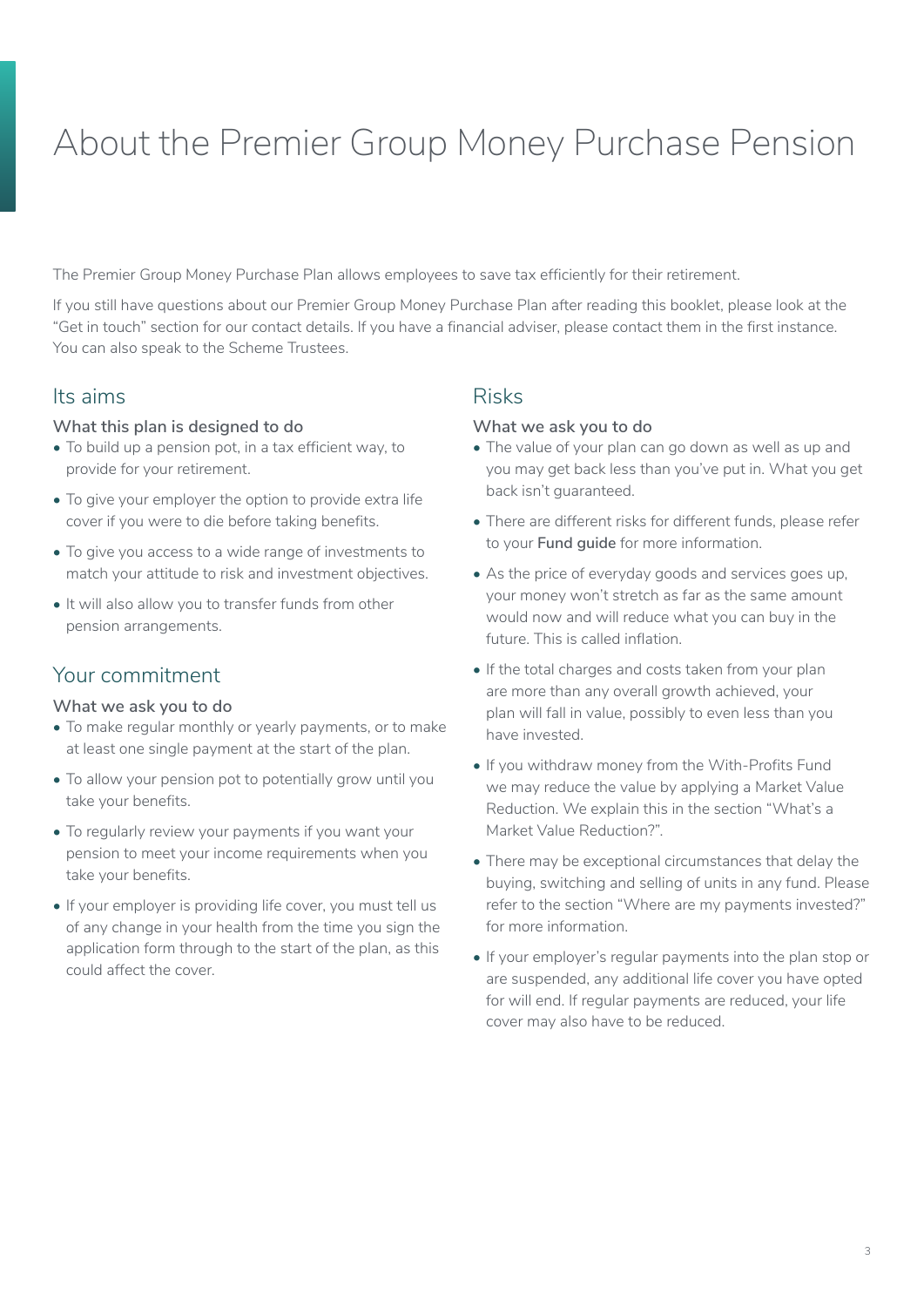# Other documents you should read

This document gives you key information about the Premier Group Money Purchase Pension. If you want more detail on specific points, please read the following documents. We have highlighted when they are relevant throughout this document.

They are all available from your adviser, or direct from us. Our contact details are on the last page.

**• Members Booklet**

Give you detail on the terms and conditions of the contract

- **• Your With-Profits Plan a guide to how we manage the Fund** This provides information on how our With-Profits Fund works, and our current approach to managing it
- **• Fund Guide**

This explains your investment choices.

**• Market Value Reduction – A clear explanation** This explains what a Market Value Reduction is, together with information about why and when these may be applied.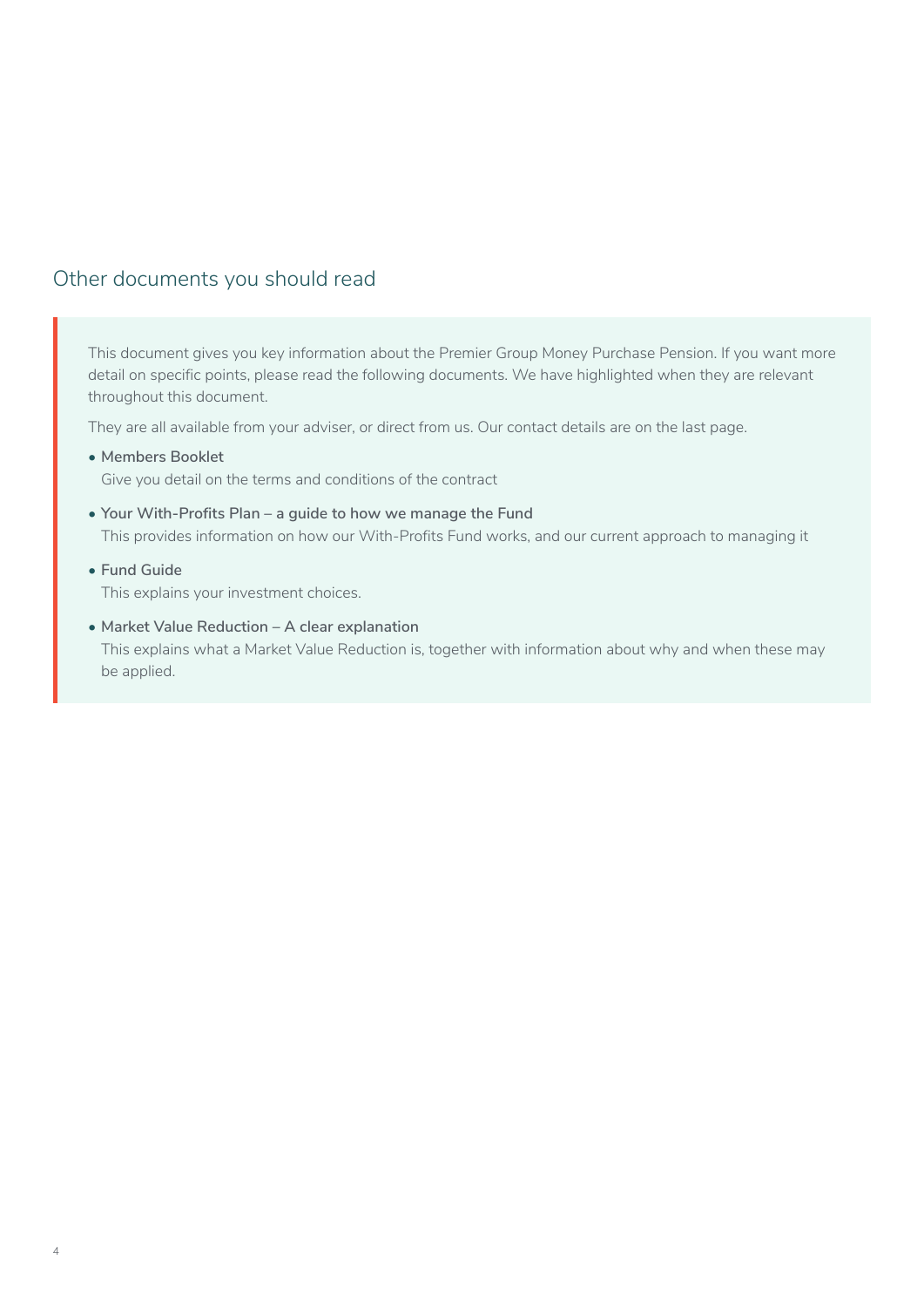# Questions & Answers

# Is the Premier Group Money Purchase Pension right for me ?

The Premier Group Money Purchase Pension might be right for you if you are looking to save tax-efficiently for your retirement.

If you are not sure whether the Premier Group Money Purchase Pension is right for you, please speak to a financial adviser. If you don't have one, you can find an adviser at **[pru.co.uk/find-an-adviser](https://www.pru.co.uk/find-an-adviser/)**.

#### Is this a stakeholder pension?

No, the Government has set minimum requirements that companies must meet for a stakeholder pension. These cover things like payments, charges and terms and conditions. Charges for the plan may be higher than for a stakeholder pension. A stakeholder pension may meet your needs as well as this plan, and these are widely available.

#### How flexible is it?

You and your employer can make regular payments or one-off lump sum payments into the plan. Your employer arranges for any regular payments to be paid to us from their bank account or from a separate account set up in the trustees' name. You can stop making payments whenever you like, however this will affect the size of your pension pot when you come to take your benefits.

Single payments are payable by cheque, normally from your employer's or the trustees' bank account.

#### **What other benefits can I choose?**

If your employer is making regular payments, they can normally provide life cover as part of your plan. The extra cover would be paid on top of the value of your pension plan if you die before your Normal Retirement Date. The extra cover can be paid as a lump sum or be used to buy dependants' benefits. The cost of any life cover, which will be paid by your employer, will depend on the level of cover, your age, hobbies and health. The extra cover will stop if payments into the plan stop.

### How much can be paid into my plan?

You and your employer can pay in regular or one-off amounts either by bank transfer, direct debit or cheque until you reach age 75. There's no limit to the amount that you can pay into your plan, however, there are limits on the tax relief you receive. For more information about tax relief, please read the section 'What about tax?'.

#### Can I transfer money in?

You can also arrange for transfers from your previous pension plans if you want all benefits to be paid from the same scheme and if the trustees agree. Transfer values are invested in the same way as single payments, but there is no new income tax relief for a transfer value (this is not a new payment for pension purposes).

Please note that if you are entitled to more than 25% of your pension pot that is being transferred, as a taxfree lump sum, you may lose this entitlement when transferring into this plan, and any tax-free cash lump sum will be limited to 25%.

Your plan might have valuable guarantees you'd lose if you transfer your pension pot. You should speak to the trustees before you make a decision. You may wish to seek financial advice before you transfer.

#### Where are my payments invested?

Different funds invest in different types of assets for example, some only invest in property, others invest directly in the stock market and others invest in a wide range of assets. Each fund has its own level of risk and potential for growth. Usually, funds with more potential for growth carry more risk. Remember, the performance of the funds isn't guaranteed. The value of your investment can go down as well as up so you may get back less than you put in.

Your financial adviser, if you have one, can give you details about the funds, before you choose where to invest. You can also refer to your employer and our **Fund Guide**.

We will invest all the payments to the plan in up to 20 funds from a wide range of investment options available to the trustees. Options include the With-Profits and Unit-Linked Prudential funds.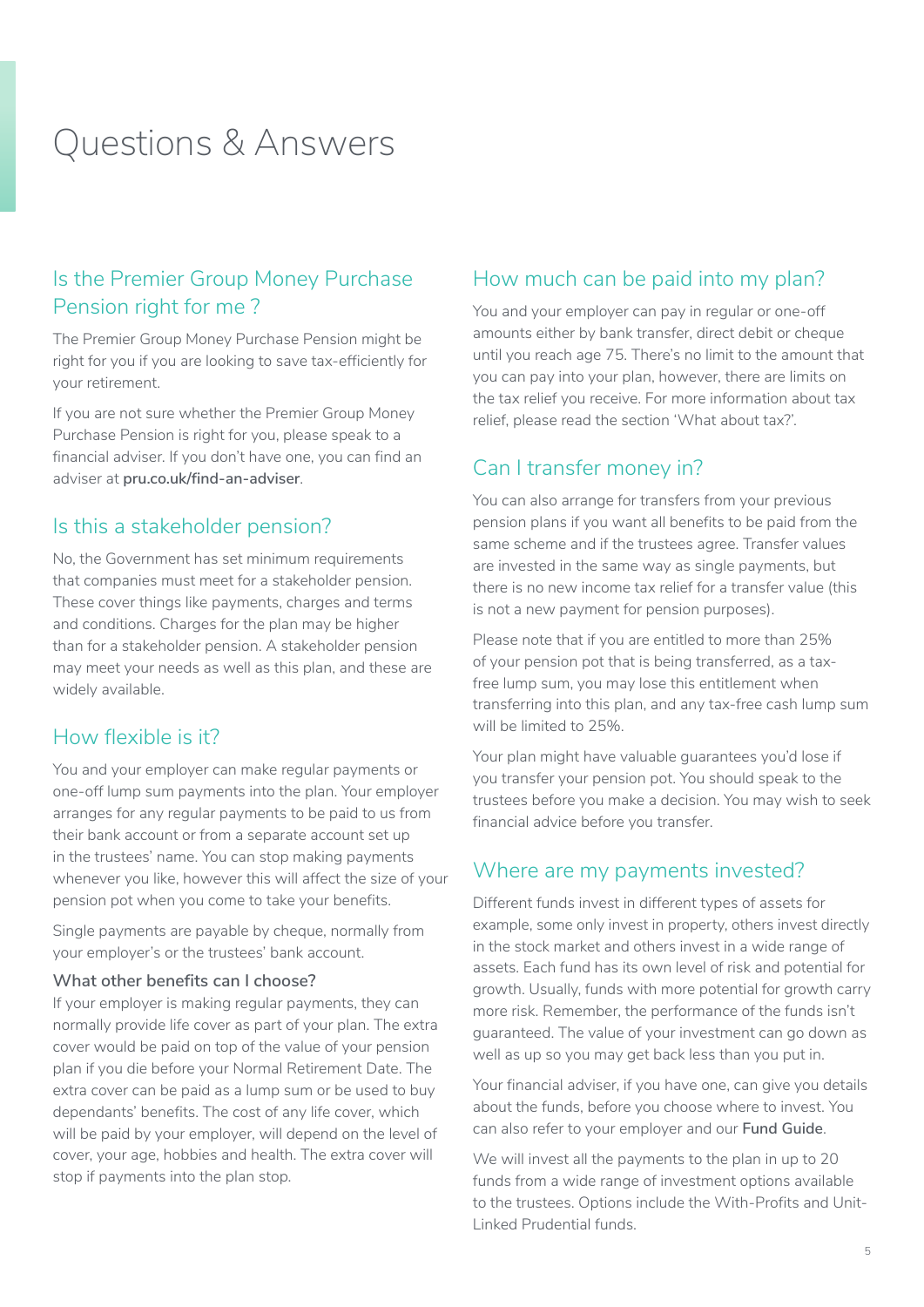There may be exceptional circumstances that delay the buying, switching and selling of units in any fund. We wouldn't expect these delays to be longer than six months for units that invest in property or land, and one month for units that invest in other asset types. However, we cannot guarantee that delays will never be longer. If a delay will apply to you, we'll let you know.

The trustees have control over the choice of investment funds, although they can allow you to choose.

#### **Unit-linked funds**

Payments into unit-linked funds will buy units in the chosen funds. The price of each unit depends on the value of the investment in the fund and also whether more money is going into or out of the fund.

We work out the value of your plan based on the total number of units you have in each fund. If the unit prices rise or fall, so will your plan value. Money in the various funds may be invested in a wide range of shares and other investments in the UK and abroad.

#### **How unit-linked funds invest**

Some of the Prudential funds listed in your **Fund Guide** may invest in 'underlying' funds or other investment vehicles. Have a look at a fund's objective and that will tell you where it invests – including if that's in an underlying fund or funds.

If the Prudential fund is investing in just one underlying fund then it's what's known as a 'mirror' fund, as the performance of the Prudential fund broadly aims to reflect the performance of the underlying fund it invests in. The performance of our Prudential fund, compared to what it's invested in won't be exactly the same. The differences between the underlying fund and our fund can be due to:

- additional charges,
- cash management (needed to help people to enter and leave our fund when they want),
- tax,
- timing of investments (this is known as a fund's dealing cycle, it varies between managers and can be several days).

#### **With-Profits Funds**

We work out the value of With-Profits investments differently. A With-Profits investment is one that aims to smooth some of the short term highs and lows of the fund over the period of time that you hold the plan. So, in theory you should see a steadier return year on year, rather than watching the value of your Plan fully reflect the rise and fall in investment markets. Your payments are pooled with those of other Prudential With-Profits investors to form a fund.

We invest this fund in a wide range of investments including company shares, property, Government bonds, company bonds and cash deposits. This is not guaranteed and you must consider that the value of your investment can go down as well as up so you might get back less than you put in.

We allocate your share of the profits of the fund by adding bonuses. There are currently two types of bonus:

- **Regular**, which we add throughout each year. We can change the rate of Regular Bonus at any time without telling you beforehand. It is not guaranteed that a regular bonus will be added each year, although once added these bonuses are guaranteed on death and at Normal Retirement Date.
- **Final**, which we may pay when you take money out of the With-Profits fund, although this may vary and is not guaranteed. The final bonus can be reduced or removed at any time, without warning.
- You can get further information from **Your With-Profits Plan – a guide to how we manage the Fund**.

#### **What is a Market Value Reduction?**

If you take money out of the With-Profits Fund, we may reduce the value of your fund if the value of the underlying assets is less than the value of your plan including all bonuses.

This would also apply if the trustees of the plan transferred part, or all, of the scheme. This reduction is known as a Market Value Reduction (MVR). It's designed to protect investors who are not taking their money out and its application means that you get a return based on the earnings of the With-Profits Fund over the period the payments have been invested.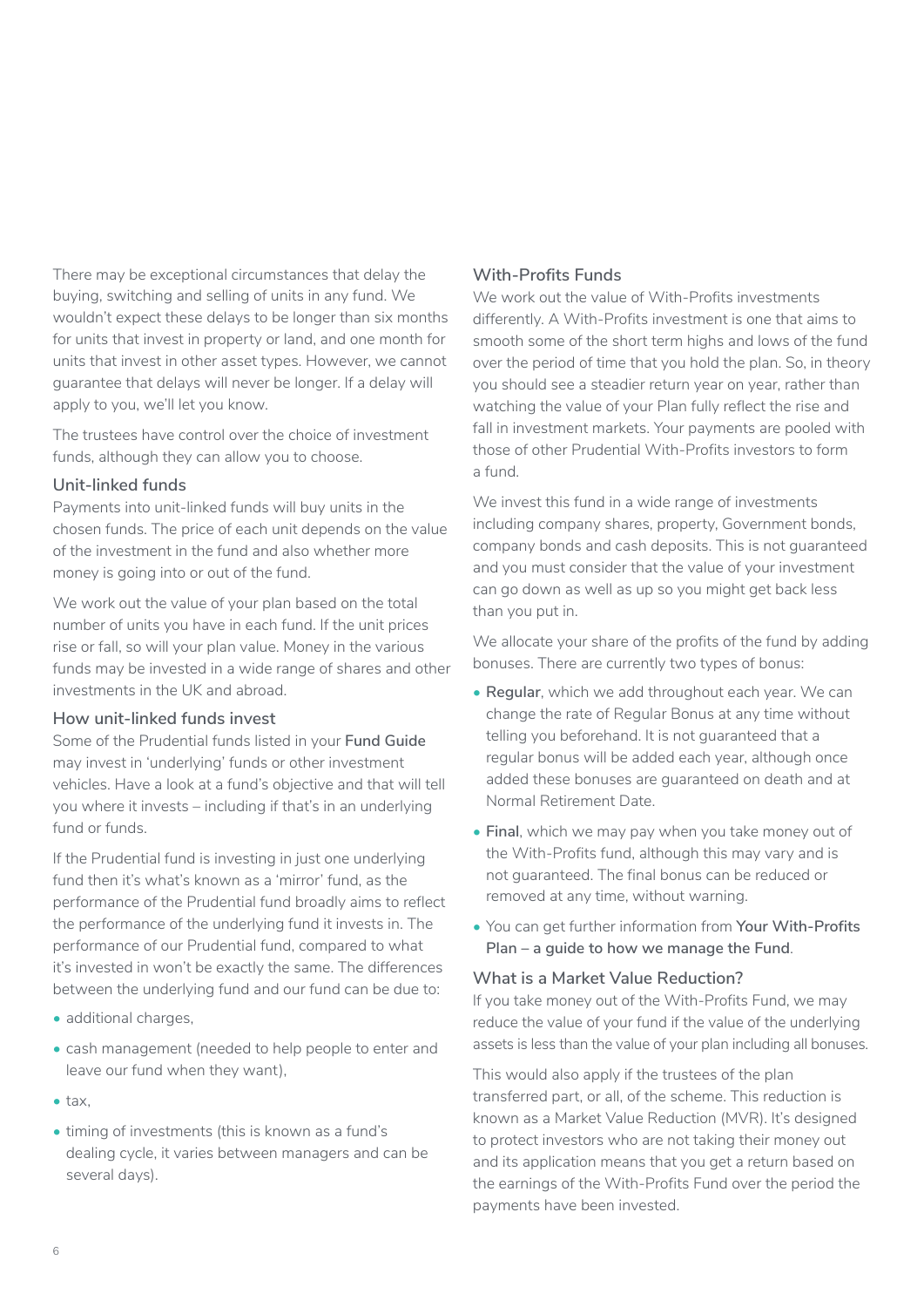We apply any MVR to your plan's value including regular and final bonuses. Please read **Your With-Profits Plan – a guide to how we manage the Fund** for more information on bonuses. An MVR will reduce the value of your plan and, if investment returns have been low, you may even get back less than has been invested in the plan.

We guarantee not to apply an MVR at your Normal Retirement Date or on any claims due to death.

#### **Our current practice on applying a Market Value Reduction**

We may apply a Market Value Reduction to any withdrawal, switch, or transfer from the With-Profits Fund. For more information on our current practice, and on when we may apply an MVR, please see **Market Value Reduction – A clear explanation**.

# Can I change my investments?

Yes, you can alter the investment strategy by switching your existing investment into different funds.

The investment strategy can be altered by allocating new payments to another fund(s).

The trustees must confirm to us in writing before any changes to the investment strategy are applied and there may be some restrictions on changes that can be made, but we would confirm these at the time.

We don't currently charge you for this but if this changes in the future we'll let you know.

Different fund management charges will apply to new choices of investment fund in some instances.

We may apply a Market Value Reduction if you switch money out of our With-Profits Fund. For more information please read the section "Where are my payments invested?".

# What if I stop making payments?

Stopping payments will have an effect on the final pension pot value you have when you come to take your retirement benefits. Charges will continue to be deducted. If employer payments stop, then any additional life cover will also stop.

# Can I transfer money out?

You can transfer your pension pot to another registered pension scheme at any time. We do not charge you for transferring to a new arrangement. However, a Market Value Reduction may apply if you transfer money out of our With-Profits fund. Please see the subsection 'What is a Market Value Reduction?' for more information.

To find more information on this subject, you should speak to a Financial Adviser.

# What are the charges and costs?

Charges and costs are deducted for managing your plan and the underlying investments. The amount we charge depends on the funds you invest in.

Please remember we'll keep taking our charges, even if you stop regular payments.

Charges and costs may vary in future and may be higher than they are now. You can find more information in your **Fund Guide**.

#### **Annual Management Charge**

For unit-linked funds, we deduct an Annual Management Charge from the funds and this charge is already reflected in the price of the units. We calculate and take the charge for With-Profits funds differently. The amount of charge we deduct depends on the funds you choose to invest in and the amount of your original investment. For more information, please read your **Fund Guide**.

#### **With-Profits annual charge**

For With-Profits Funds, there are various costs involved with setting up and managing your policy. We deduct a charge from the With-Profits Fund each year to cover these costs. The charge isn't explicit so you'll not see it being taken from your policy. It's deducted from the underlying With-Profits Fund and is already taken into account when we calculate bonus rates for our With-Profits Fund.

The With-Profits Fund's annual charge depends on the performance of the With-Profits Fund, in particular the investment return and our expenses. If, for example, over time investment returns are higher then we'd expect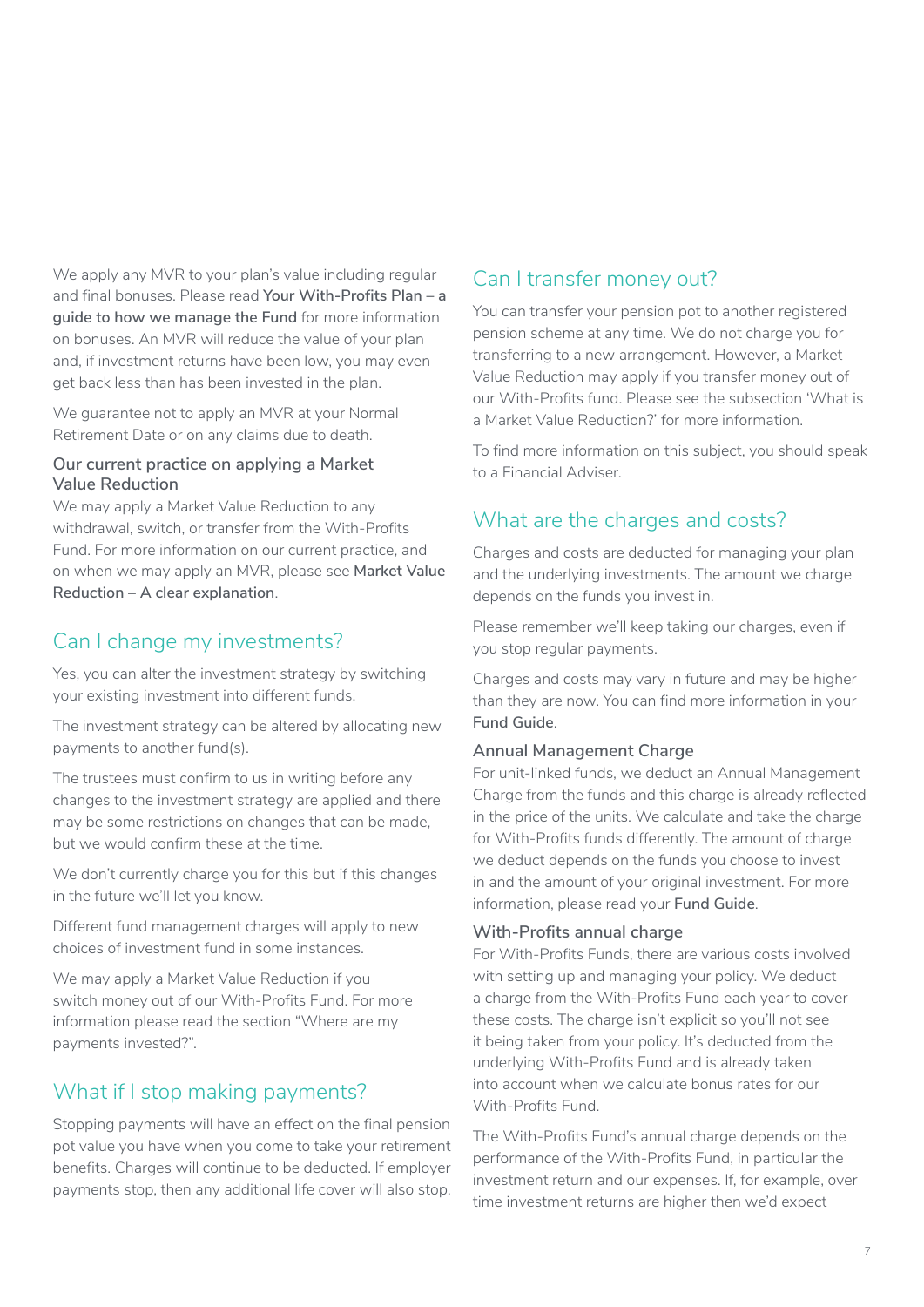to increase the charges and if investment returns are lower we'd expect to reduce the charges. The charge will depend on the investment returns achieved and the expenses incurred by the Fund (higher investment returns will be associated with a higher charge and lower investment returns will be associated with a lower charge). The charge is currently expected to be approximately 1% a year if the investment return in the With-Profits Fund is 5% a year (gross of tax).

More information on the operation of the With-Profits Funds is explained in **Your With-Profits Plan – a guide to how we manage the Fund**.

#### **Further costs**

In addition to our charges, there may be further costs incurred, which can vary over time. Where these are applicable, they are paid for by the relevant fund and will impact on its overall performance.

For more information on these further costs, please read the **Fund Guide**.

#### **With-Profits charge for guarantees**

There is a charge to pay for all the guarantees the With-Profits fund supports. We guarantee to not take away regular bonuses already added when a payment is made because of death and at your Normal Retirement Date and to only apply a Market Value Reduction in certain circumstances (see"What is a Market Value Reduction?" for more details).

This charge will be taken by making a small deduction each year when deciding Regular and Final Bonuses, so you will not see it on any yearly statement. The total deduction over the lifetime of the plan is not currently more than 2% of any payment made from the Fund.

Charges may vary if, for example, the long term mix or type of assets held within the With-Profits Fund is changed.

# What might I get back?

The size of your pension pot will depend upon many factors such as:

- the amount that has been paid into the plan
- how long you've been making payments
- the performance of the fund(s) you've invested in
- the age you choose to take your benefits
- the amount of charges you've paid.

This is explained further in your illustration you received when going through the application process.

# When can I take my benefits?

The Government currently allows people to start taking their benefits from the age of 55, even if you are still working. You may be able to start taking your benefits earlier if you are in ill health.

The minimum age from which you can access your personal or occupational pension is expected to increase from 55 to 57 in 2028, and remain at 10 years below the State Pension age. State Pension age will increase from age 66 to age 67 for males and females between 6 April 2026 and 5 April 2028. These ages may change in future.

If benefits are taken any time other than your Normal Retirement Date (this is the date you tell us you want to retire when you take the plan out) or on your death, a Market Value Reduction may apply to money taken out of our With-Profits Fund.

Under the terms of the current contract you will need to do this by your 75th birthday. There is no minimum guaranteed amount for the pension.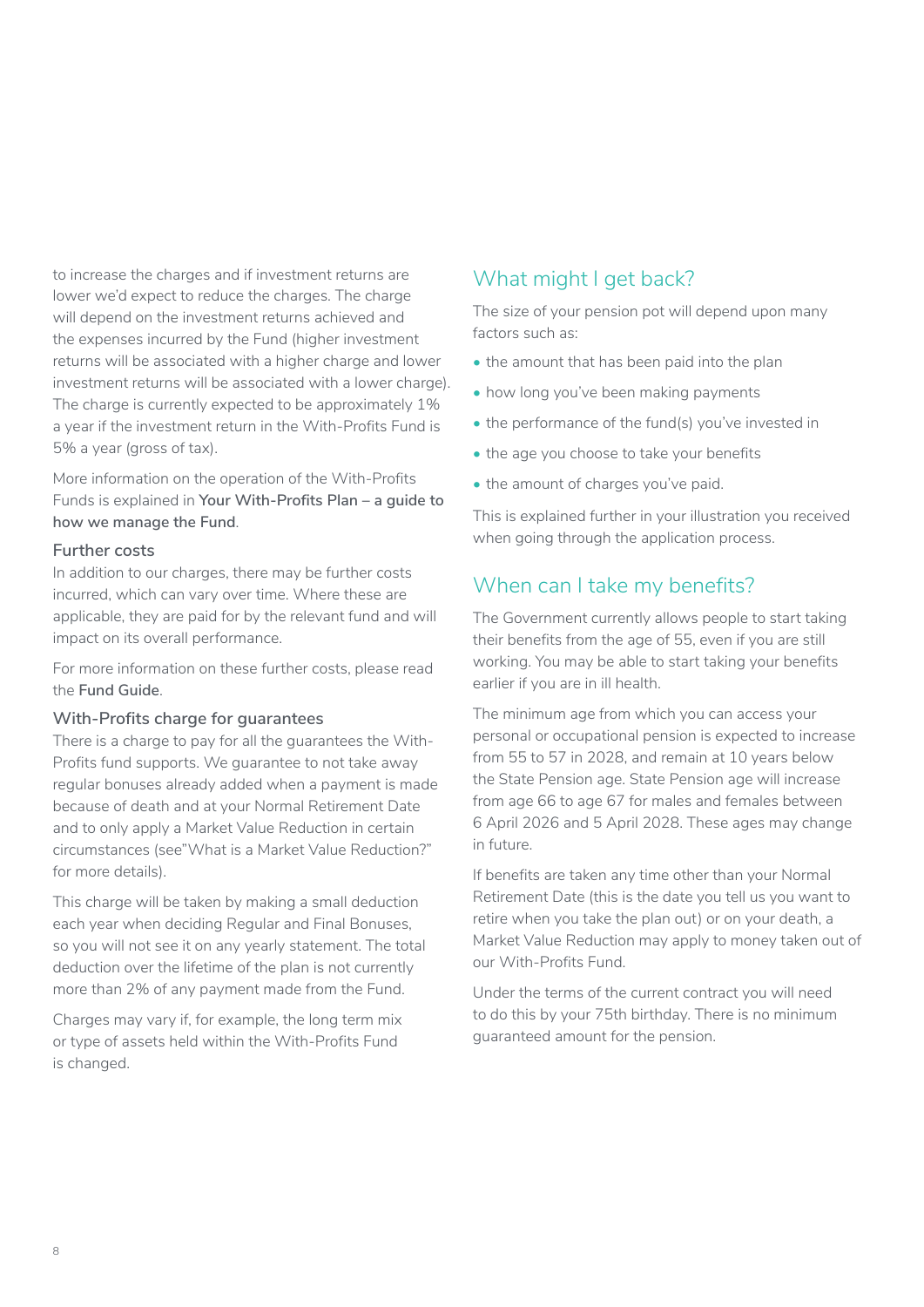# What choices will I have when I take my benefits?

You've got different options to choose from when it comes to taking your benefits. These options are subject to the rules of your scheme. We'll contact you as you approach retirement to let you know which of these options we may be able to offer you.

Depending on your choices, you might need to move your pot to another pension to access some of these options or to access them when you prefer.

**You can take cash in stages** – You can leave your money in your pension pot and take out cash lump sums whenever you need to – until it's all gone, or you decide to do something else with what's left. You decide when and how much to take out. With this option every time you take money from your pension, the first 25% is usually tax-free and the remainder may be subject to income tax. So you can't take the full 25% tax-free from your pension pot at the start. But if you don't need the 25% tax-free sum all at once, this may be another way to minimise the tax you pay when you access your money.

**You can take flexible cash or income (also known as drawdown)** – In most cases you can take out up to 25% of the money moved into your flexible cash or income plan, in cash, tax-free. You will need to do this at the start. You can then dip into the rest as and when you like. You can also set up a regular income with this option. Any money you take after the first 25% may be subject to income tax.

**You can get a guaranteed income for life (also known as an annuity)** – You can use your pension pot to buy an income for life. It pays you an income (a bit like a salary) and is guaranteed for life. These payments may be subject to income tax. In most cases you can take up to 25% of the money you move into your guaranteed income for life, in cash, tax-free. You will need to do this at the start and you need to take the rest as an income.

**You can cash in your whole pension all at once** – You can take your whole pension pot in one go, as a lump sum. Normally the first 25% is tax-free, but on the remainder, you could lose 20%, 40% or even 45% to income tax, if it pushes you into a higher tax bracket (especially if you're still earning). You'll need to plan how you'll provide an income for the rest of your life.

Whatever you decide to do with your pension pot. You should shop around as depending on the choices you make, you may find something more appropriate elsewhere, with alternative features, investment options or charges.

# Where can I get guidance about what to do with my pension?

General guidance and information on all aspects of pensions is available from MoneyHelper.

**MoneyHelper Pensions Guidance Money and Pensions Service 120 Holborn London EC1N 2TD**

Telephone: **0800 011 3797**

Website: **moneyhelper.org.uk/en/pensions-and-retirement**

For people over 50, Pension Wise is also available. This Government service from MoneyHelper offers guidance to people with personal or workplace pensions on all the options available for their pension savings. You can have a free consultation online, over the phone and face to face.

Telephone: **0800 280 8880**

#### Website: **moneyhelper.org.uk/pensionwise**

These services are free and impartial and using them won't affect your legal rights.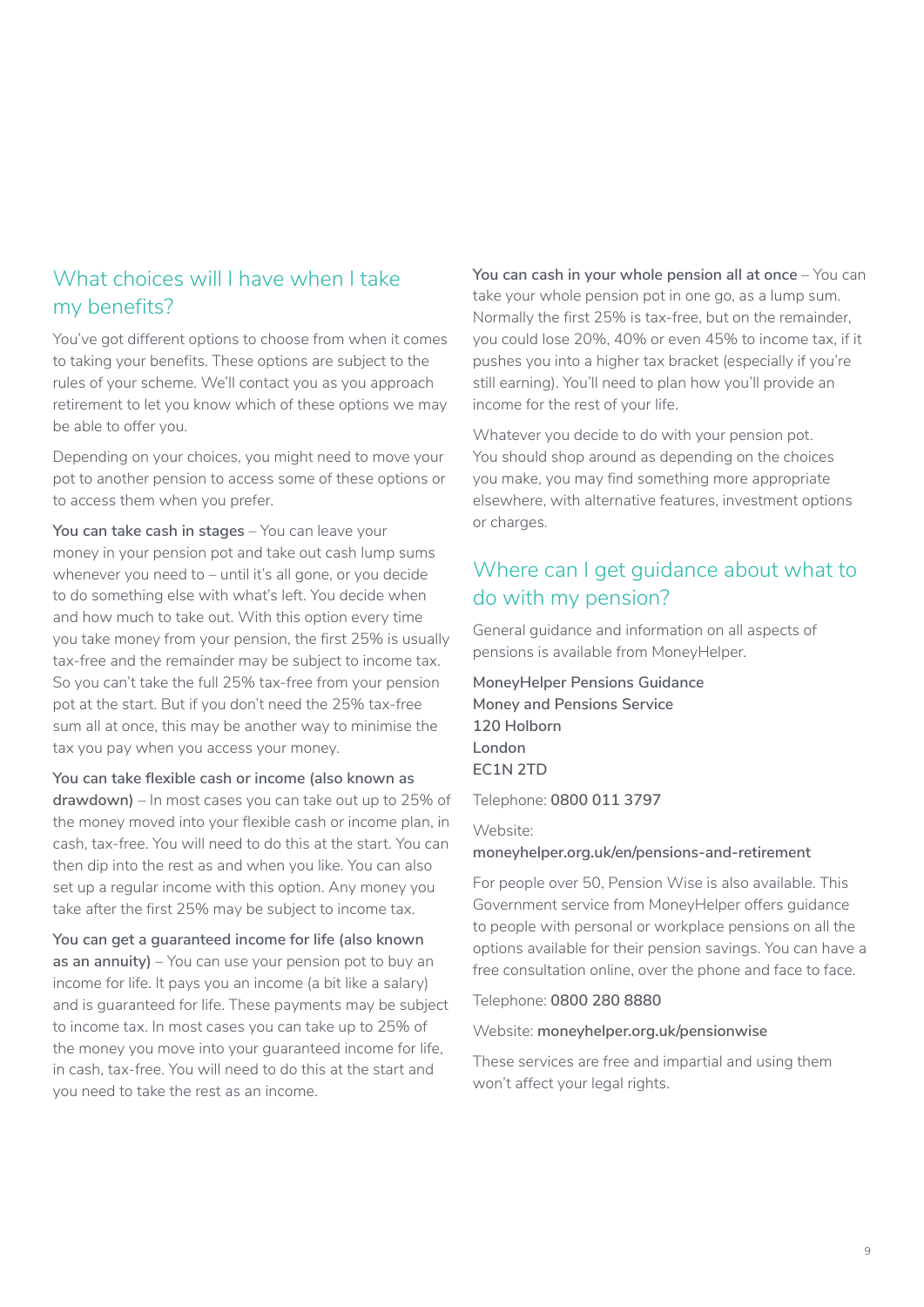# What about tax?

#### **Tax Relief**

The employer will deduct member payments from the member's earnings before calculating Income Tax.

Employer payments qualify as a business expense for tax purposes and do not result in an additional tax expense for the member.

#### **Annual Allowance**

The Annual Allowance is a limit to the total amount of payments that can be paid to defined contribution pension schemes and the total amount of benefits that you can build up in defined benefit pension schemes each year, for tax relief purposes.

#### **Money Purchase Annual Allowance**

Taking money out of your pension will sometimes lower the amount you can pay into all the pensions you may have while still benefitting from tax relief. This limit is called the Money Purchase Annual Allowance (MPAA). Your pension scheme administrator or provider will have told you if you are subject to the MPAA at the time they started to pay you.

#### **Lifetime Allowance**

The Lifetime Allowance is a limit on the amount of pension benefit that can be drawn from pension schemes, whether lump sums or retirement income, and can be paid without triggering an extra tax charge.

#### **Capital Gains Tax**

Capital gains tax is not paid on the member's pension funds.

#### **Income Tax**

Any pension income will be taxed as earned income. The fund will grow largely tax free.

Tax savings will depend on your individual circumstances and rules can also change. For more information please visit **[pru.co.uk/tax](https://www.pru.co.uk/pensions-retirement/help-guides-and-articles/tax-information/?utm_source=redirect&utm_medium=301&utm_campaign=/tax)**, visit the HMRC website at **[hmrc.gov.uk](https://www.gov.uk/government/organisations/hm-revenue-customs)**

Before you make a decision, you might want to speak to a financial adviser. They can help you understand the tax rules and how they'll affect you.

# How will I know how my plan is doing?

We send you an annual statement, which shows how your plan is doing.

You can also phone us on **0345 640 3000** and a member of our team will give you an up-to date valuation.

# What happens to the Premier Group Money Purchase Pension if I die?

We will pay the value of your pension pot, plus any additional life cover you may have added to your plan. The trustees will decide who should get the benefits. They will take into account your circumstances when you die and anyone you've previously nominated to receive any benefits.

Lump sum benefits payable on death are not subject to income tax and are not normally subject to Inheritance Tax.

If the value of all death benefits paid as a lump sum from this and any other scheme are more than the Lifetime Allowance, there will normally be a special tax charge. For further details please visit **[pru.co.uk/tax](http://www.pru.co.uk/tax)**.

# What if the plan is not right for me?

There will not be an opportunity to cancel once the plan has started.

Please read the section 'When can I take my benefits?' for more information on accessing your benefits.

# How much will the advice cost?

If you take advice then you will agree the cost of this with your adviser when you start the plan, please refer to your personal illustration or contact your financial adviser for further details.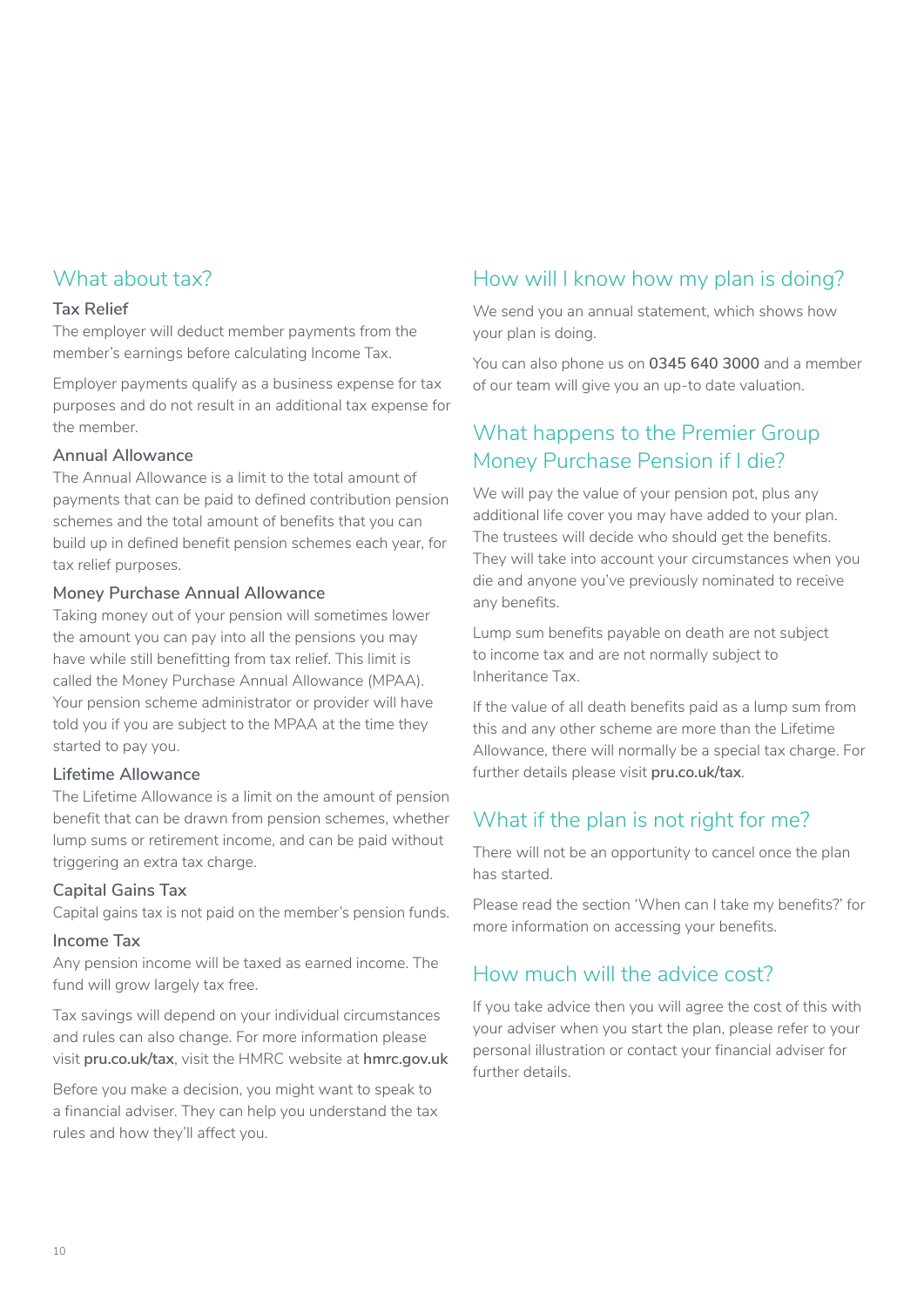# Other information

# Client category

We classify you as a 'retail client' under Financial Conduct Authority (FCA) rules. This means you'll receive the highest level of protection for complaints and compensation and receive information in a straightforward way.

# Compensation

The products Prudential Assurance Company Limited (PACL) offer are covered by the Financial Services Compensation Scheme (FSCS). If we get into financial difficulties, you may be able to make a claim. The FSCS is an independent body set up by Government to provide compensation for people where their authorised financial services provider gets into financial difficulties and becomes unable, or unlikely to be able, to pay claims against it. This circumstance is referred to as being 'in default'.

Losses, which may result from poor investment performance, are not covered by the FSCS.

#### **Where does FSCS protection apply? There is full FSCS coverage if PACL is 'in default'.**

- Your pension is protected up to 100% of the value of your claim.
- Any funds you choose to hold in your pension will be included in the value of your claim in the event that PACL is declared 'in default'.
- If you hold the Prudential With-Profits fund in your pension, it's protected 100% in the event of the default of PACL.

**All the other funds we offer, apart from the fund mentioned above, are unit-linked, and invest in other funds managed by non-PACL fund managers. FSCS cover does not apply if the non-PACL fund manager were to be 'in default'.**

- There is no FSCS cover for unit-linked funds investing with non-PACL fund managers if that manager were to be 'in default'.
- See 'How unit-linked funds invest' for further information on these types of fund (often called 'mirror' funds).

You can find out more information on the FSCS at **[pru.co.uk/fscs](https://www.pru.co.uk/fscs)**, or you can call us.

Information is also available from the Financial Services Compensation Scheme.

Visit their website: **fscs.org.uk**

Or write to:

**The Financial Services Compensation Scheme PO Box 300 Mitcheldean GL17 1DY**

Or call the FSCS: Telephone: **0800 678 1100**

#### **Where FSCS coverage does not apply, then other factors can come in**

As explained in the 'Where does FSCS protection apply?' section, the FSCS doesn't cover every situation. For example unit-linked funds that invest in the funds of non – PACL fund managers (often called 'mirror' funds).

But, where FSCS protection does not apply, there are other factors that could help if the worst happened and a provider was 'in default'. For example, the use of custodians or depositories to provide protection for fund assets, where there is separate legal ownership of assets and legal entities that aren't liable for any losses of a fund manager. In so doing, the intention is that the underlying fund will not be liable for any losses the underlying fund management company incurs.

PACL would aim to recover any money invested in an underlying fund where the fund manager has been declared 'in default', but PACL would not be liable for any loss incurred from the default of the non-PACL fund manager.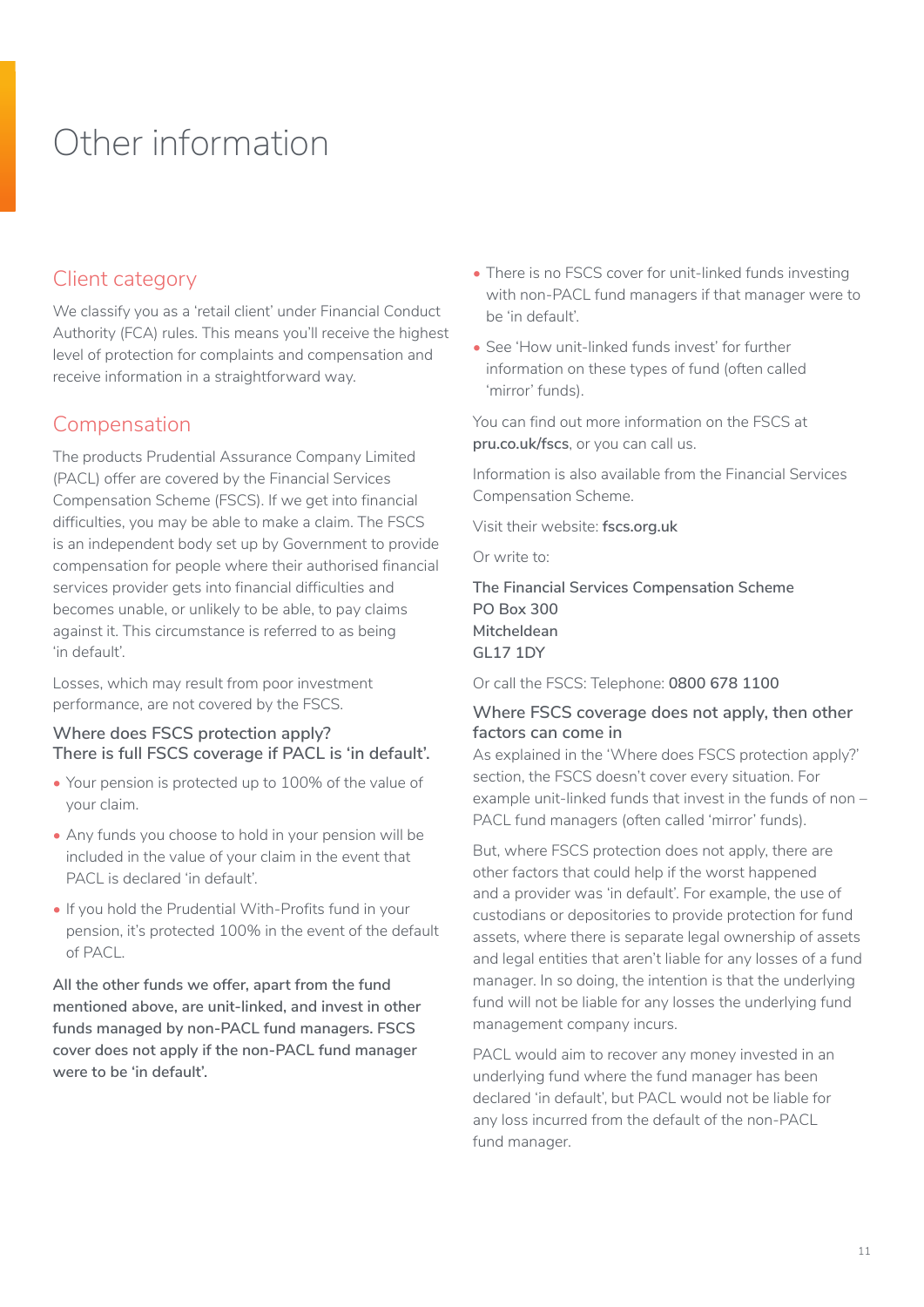# Financial Strength

Prudential meets regulatory standards for meeting its financial obligations. You can read our solvency and financial conditions reports at [pru.co.uk/about\\_us,](http://www.pru.co.uk/about_us) or if you contact us we can post some information to you.

# Terms and conditions

This Key Features Document gives a summary of your plan. Full details are set out in our **Members Booklet** which is available on request using our contact information on the last page, and will also be sent to you when your plan starts.

# Conflict of Interest

We want to make sure that we uphold our reputation for conducting business with integrity. If we become aware that our interests may conflict with yours we will take all reasonable steps to manage it in an appropriate manner.

We have drawn up a policy to deal with any conflicts of interest. If you would like to know the full details of our Conflict of Interest Policy, please contact our Customer Service Team on the contact details on the back page.

### Law

The law of Scotland applies to your contract.

# Our regulators

We are authorised by the Prudential Regulation Authority and regulated by the Financial Conduct Authority and the Prudential Regulation Authority. Prudential Assurance Company Limited is entered on the Financial Conduct Authority (FCA) Register, FCA Reference Number 139793. The FCA Register is a public record of all the organisations that the FCA regulates.

You can contact the FCA at:

**The Financial Conduct Authority 12 Endeavour Square London E20 1JN**

Email: **[consumer.queries@fca.org.uk](mailto:consumer.queries%40fca.org.uk%20?subject=)**

Prudential Regulation Authority details:

**The Prudential Regulation Authority Bank of England Threadneedle St London EC2R 8AH** 

Email: **[enquiries@bankofengland.co.uk](mailto:enquiries%40bankofengland.co.uk?subject=)**

# Communicating with you

Our plan documents and terms and conditions are in English and all our other communications with you will be in English.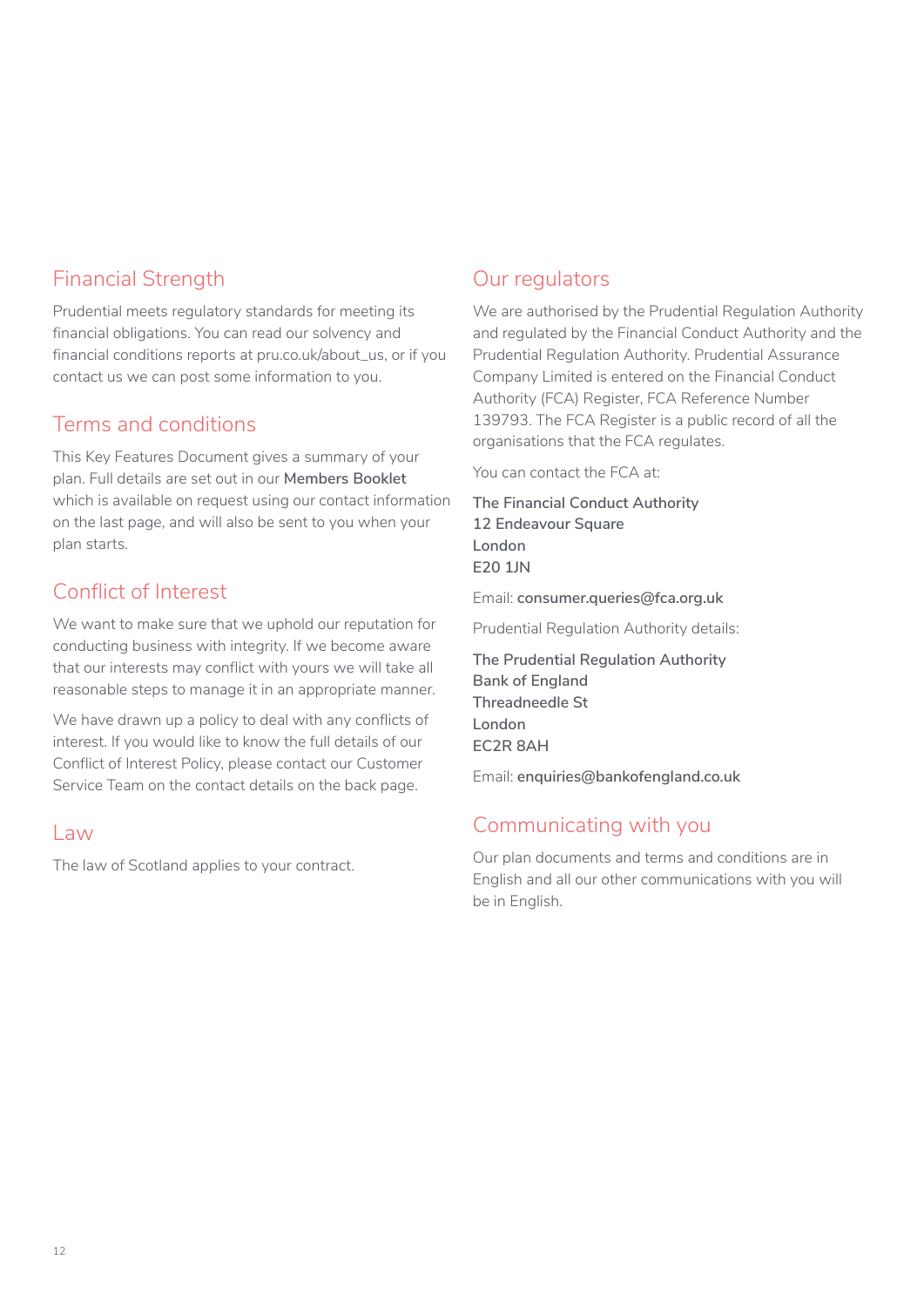# How to make a complaint

If you have a complaint, please get in touch with us and we will do everything we can to resolve it. You can also ask us for details of our complaints handling process. Our contact details are in the "How to contact us" section at the back of this document.

If you're not satisfied with our response, you can take your complaint to the Financial Ombudsman Service who help settle individual disputes between consumers and businesses providing financial services:

**Financial Ombudsman Service Exchange Tower London E14 9SR**

Telephone: **0800 023 4567** or **0300 123 9123**

Or visit the website: **[financial-ombudsman.org.uk](http://www.financial-ombudsman.org.uk)**

Help is also available from the following:

The Pensions Ombudsman deals with complaints and disputes which concern the administration and/or management of occupational and personal pension schemes.

**The Pensions Ombudsman 10 South Colonnade Canary Wharf London E14 4PU**

Telephone: **0800 917 4487**

Email: **[enquiries@pensions-ombudsman.org.uk](mailto:enquiries%40pensions-ombudsman.org.uk?subject=)**

Website: **[pensions-ombudsman.org.uk](http://www.pensions-ombudsman.org.uk)**

You can also submit a complaint form online: **[pensions-ombudsman.org.uk/making-complaint](https://www.pensions-ombudsman.org.uk/making-complaint)**

These services are free and using them won't affect your legal rights.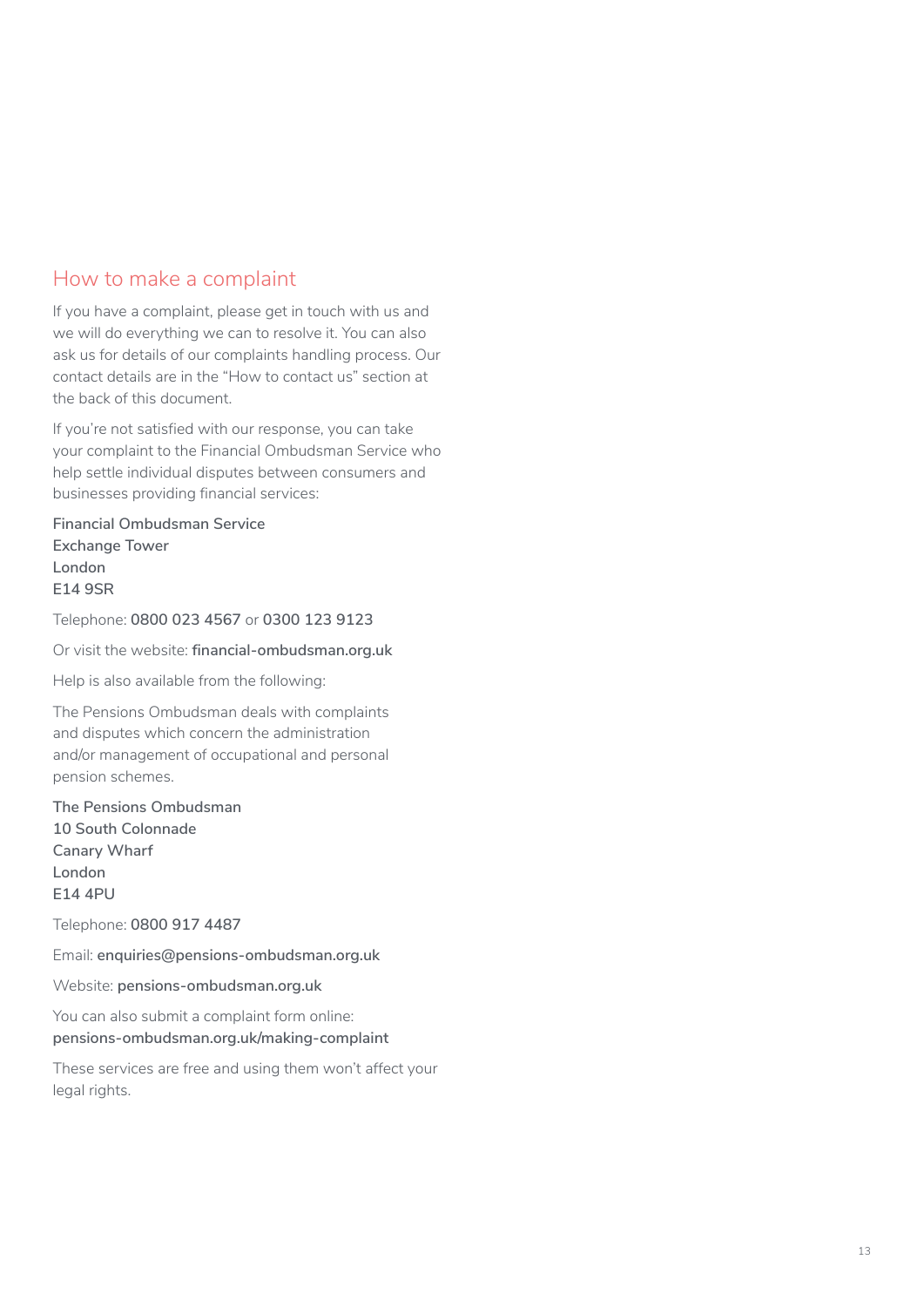# Get in touch

If you want to contact us before you invest, you can contact us in the following ways:



#### Post: **Prudential Lancing BN15 8GB UK**



Telephone: **0345 640 3000** Monday to Friday 8am to 6pm. We might record your call for training and quality purposes. To find out more about how we use your personal data please visit **[pru.co.uk/mydata](https://www.pru.co.uk/mydata)**



If you're a Deaf customer, who is also a British Sign Language (BSL) user, you can contact us using a Video Relay service. The service, provided by SignVideo, connects customers to fully qualified, registered NRCPD interpreters who will relay your conversation with a member of our customer service team.

#### **[pru.co.uk/contact-us/signvideo](https://www.pru.co.uk/contact-us/signvideo)**

There is no cost for using this service to call Prudential and we're available to help you Monday to Friday, 8am to 6pm.

### Keep in touch

It's important that we keep in touch so, if you change your address or any of your contact details, please let us know.